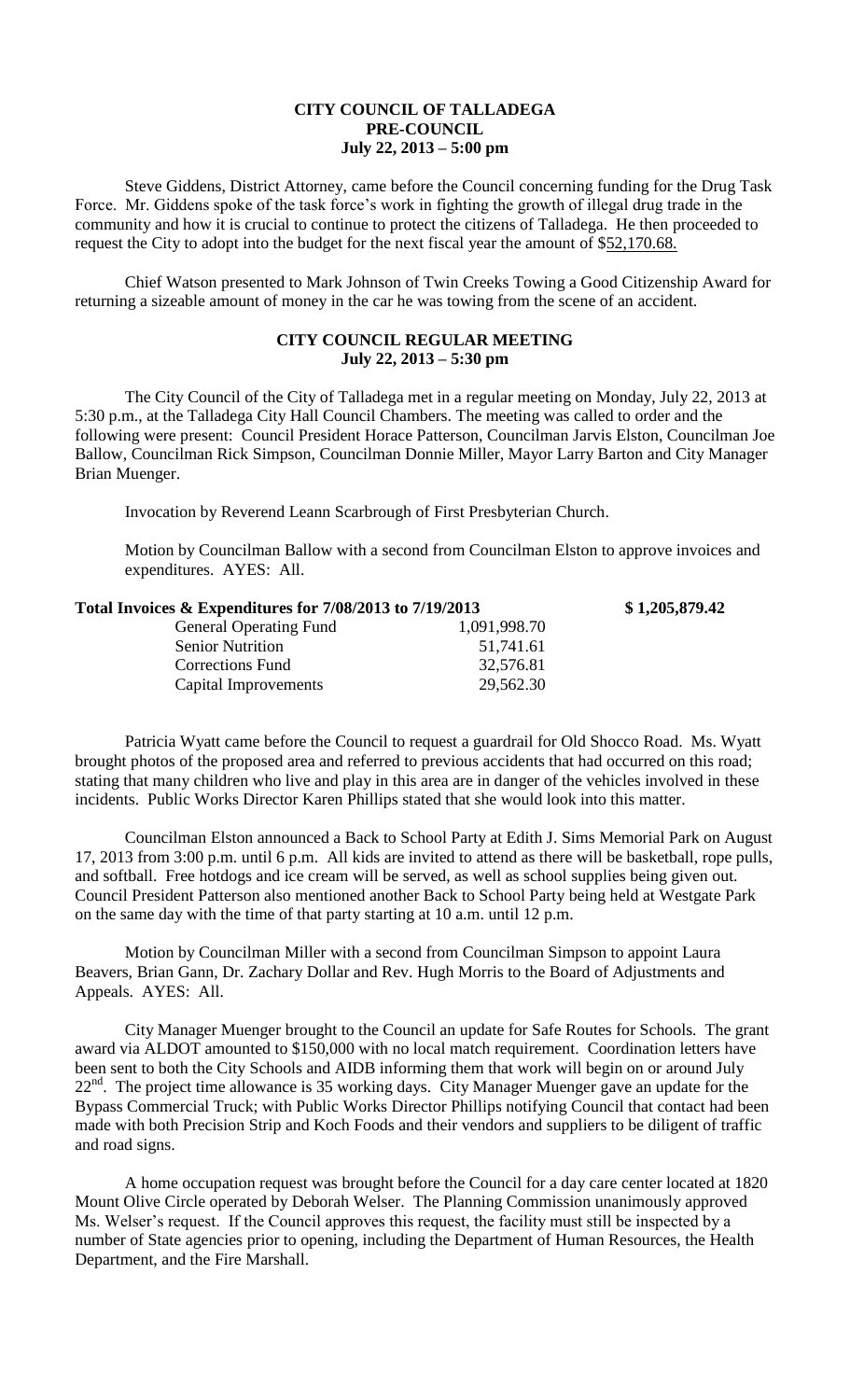Motion by Councilman Simpson with a second from Councilman Ballow for approval of the location of the day care center at 1820 Mt. Olive Circle. AYES: All.

City Manager Muenger updated the Council on the train derailment cleanup in the Bemiston area. The four derailed freight cars will be removed by an independent contractor. The Invitation to Bid issued by CSX states that the successful buyer must remove them no later than 30 days after the close of the bid. At the latest, this would place the removal of the cars at August  $26<sup>th</sup>$ . After that point the City will pursue reimbursement for damage incurred to the sidewalks and landscaping in the area.

Mignon Bowers, a representative for the Center for Municipal Solutions, came before the Council concerning the Special Use Permit for AT&T. Ms. Bowers states that AT&T's application has been approved by CMS and it is recommended that a Special Use Permit be issued to AT&T for 460 Stone Hill Drive.

Calvin Miller of the Talladega Economic Development Authority and Nick Morman, Precision Strip Plant Manager, came before the Council concerning a tax abatement modification. The Council initially approved this abatement in October 2010, but a recent audit by the Alabama Department of Revenue has revealed two items that warrant additional attention: the construction period was inaccurate, construction ended in September of 2013, not March 2012 as initially indicated. Construction costs exceeded the initial estimate by more than 10%. Based on these findings the modified request has been filed.

**Ordinance #1754** approving the division of voting wards.

Motion by Councilman Simpson with a second from Councilman Ballow for immediate consideration of Ordinance #1754. Roll Call. AYES: All.

Motion by Councilman Ballow with a second from Councilman Miller for reading of the heading only of Ordinance #1754. Roll Call. AYES: All.

AN ORDINANCE SETTING THE BOUNDARIES OF WARDS WITHIN THE CITY LIMITS OF THE CITY OF TALLADEGA, ALABAMA.

Motion by Councilman Ballow with a second from Councilman Simpson for adoption of Ordinance #1754. Roll Call. AYES: All.

**Ordinance #1755** approving a four-way stop at the intersection of Coosa and Court Streets.

Motion by Councilman Elston with a second from Councilman Miller for immediate consideration of Ordinance #1755. Roll Call. AYES: ALL.

Motion by Councilman Elston with a second from Councilman Miller for reading of the heading only of Ordinance #1755. Roll Call. AYES: All.

AN ORDINANCE TO PROVIDE FOR THE CONTROL OF TRAFFIC ENTERING THE INTERSECTION OF COURT STREET AND COOSA STREET; TO PROVIDE FOR AND REQUIRE THAT ALL TRAFFIC, VEHICULAR OR OTHERWISE COME TO A FULL AND COMPLETE STOP BEFORE ENTERING THE INTERSECTION OF COURT STREET AND COOSA STREET FOR WHICH SAID INTERSECTION SHALL BE CLASSIFIED A FOUR-WAY STOP; AND TO PROVIDE PUNISHMENT FOR THE VIOLATION THEREOF.

Motion by Councilman Simpson with a second from Councilman Ballow for adoption of Ordinance #1755. Roll Call. AYES: All.

**Resolution #2839** approving an appropriation to the Talladega 10 year old and younger Girls All Star Team for \$300.00 to assist with expenses for trip to State Tournament.

**Resolution #2840** approving an appropriation of \$130 for a full page ad in the Talladega High School football program to be used at all home games.

**Resolution #2841** approving an agreement with Harvest Group and Diedra Ruff for use of the Ben E. Bruner Sports Complex for a Music Festival.

**Resolution #2842** approving a Special Use Permit for AT&T's telecommunication tower modification at 460 Stone Hill Drive.

**Resolution #2843** approving an amended Tax Abatement Agreement with Precision Strip Inc.